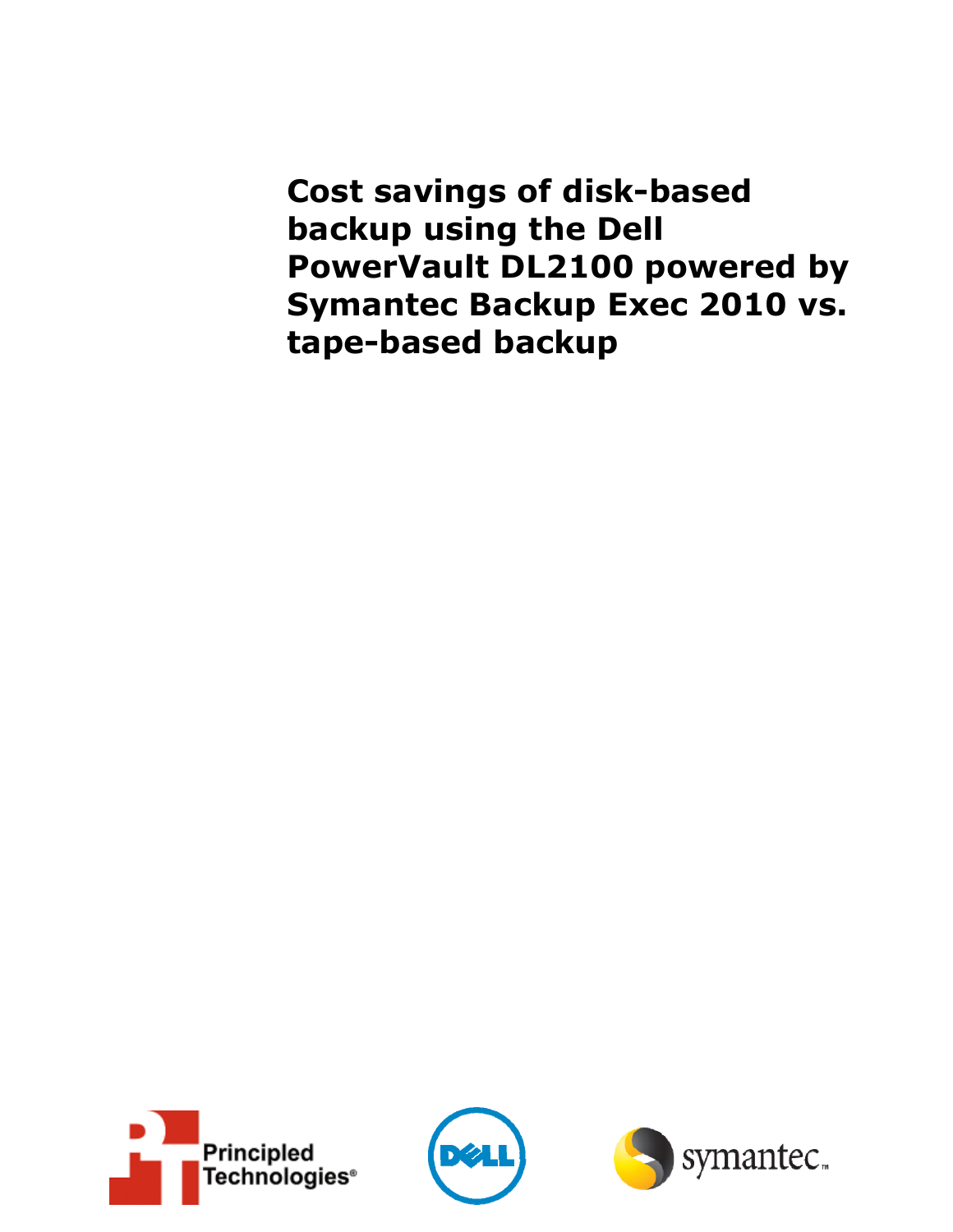# Executive summary

Disk-based backup offers both cost and time savings over tapebased backup. The Dell™ PowerVault™ DL2100 powered by Symantec™ Backup Exec™ 2010 lets IT administrators leverage powerful new deduplication features, shorten recovery times, and realize immediate cost savings over a more traditional tape backup. (See Figure 1.)

## Dell PowerVault DL2100 powered by **Symantec Backup Exec 2010 saves over**

Versus a tape-only backup solution

**Figure 1: The Dell PowerVault DL2100 powered by Symantec Backup Exec 2010 saves more than 60 percent per gigabyte over a comparable tape backup solution.** 

# Overview: Disadvantages of tape-based backups

f

Tape has long been the backup method choice for companies of all sizes. A typical scenario for a small or medium-sized business with several branch offices would require backup servers at each location, with multiple media sets consisting of dozens of tapes, requiring grandfather-father-son (GFS) or another type of rotation schedule. To ensure business continuity, the business must also store some number of tapes from each location in secure offsite locations. Figure 2 shows a traditional business backup scheme.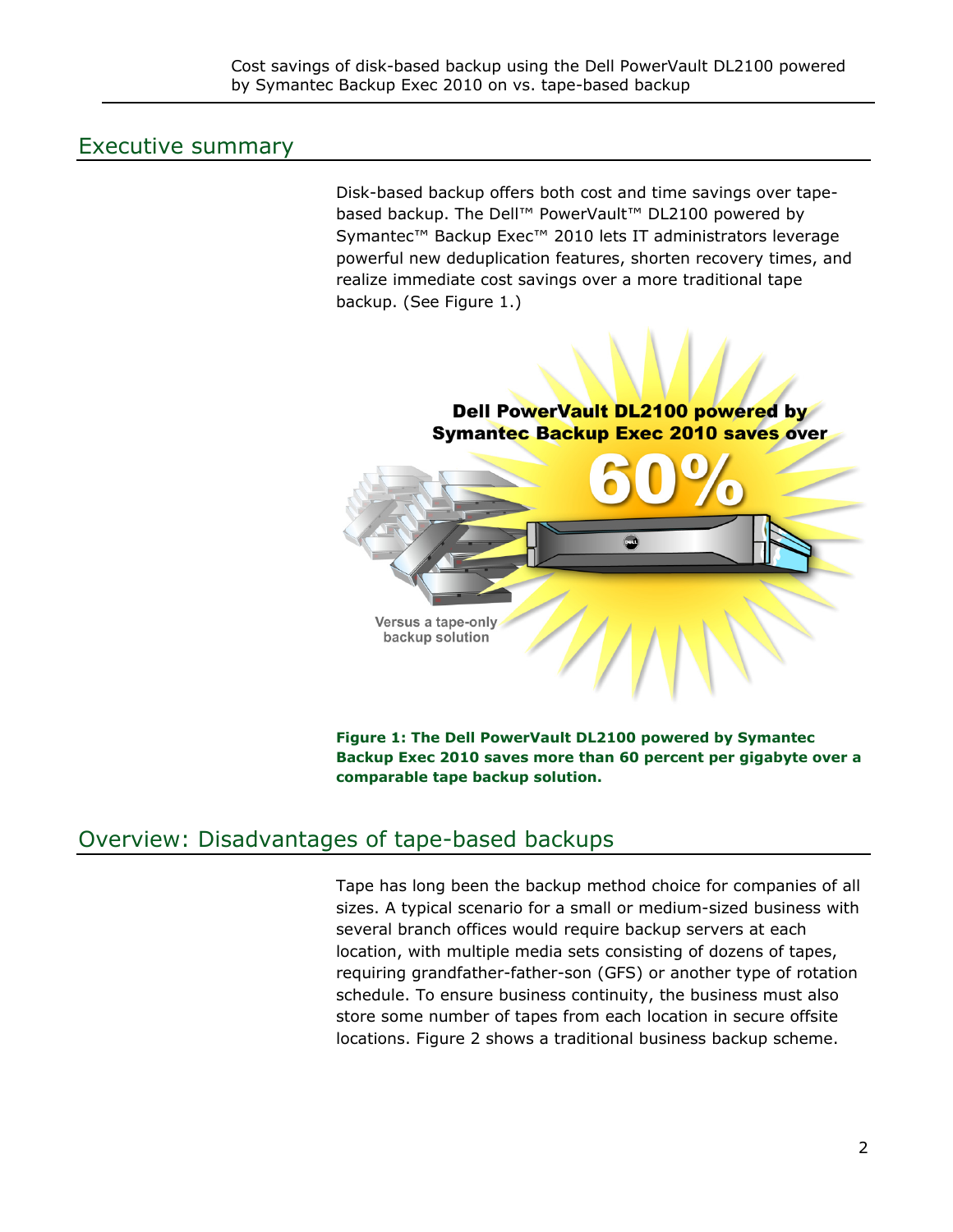

#### **Figure 2: Historical tape-based backup scenario with off-site storage.**

While tape backup is relatively reliable, few companies would call it quick or efficient. Until recently, companies tolerated the many disadvantages of tape backup because of the prohibitive cost of newer and faster disk methods. However, the falling price per gigabyte of disk storage and the new technologies available in backup software, such as source and target deduplication available with Symantec Backup Exec 2010, make the superior disk technologies more affordable.

The main disadvantages of tape backup include the following:

- **Personnel**. Regardless of the number of branch offices or locations, a tape backup system creates certain administrative tasks. Staff must strictly adhere to tape rotation schedules, and machines and tape drives inevitably require human maintenance.
- **Media and drive reliability**. Although tape drives and tapes are fairly reliable, they still fail at a noticeable rate. Over the past years, several studies and surveys have shown these failures should still be a concern. An Imation whitepaper<sup>1</sup> notes that certain tape drives had annual actual failure rates ranging from 1 percent to 11 percent. In another study, which surveyed over 350 companies, $^2$  nearly 40 percent of respondents reported at least one instance of

1

 $<sup>1</sup>$  Imation,</sup>

http://www.imation.ca/en\_CA/whitepaper/pdfs/IMN\_LinearHelical\_WP.pdf <sup>2</sup> Yankee Group, ftp://ftp.compaq.com/pub/products/storageworks/ECN-11396-Consulting.pdf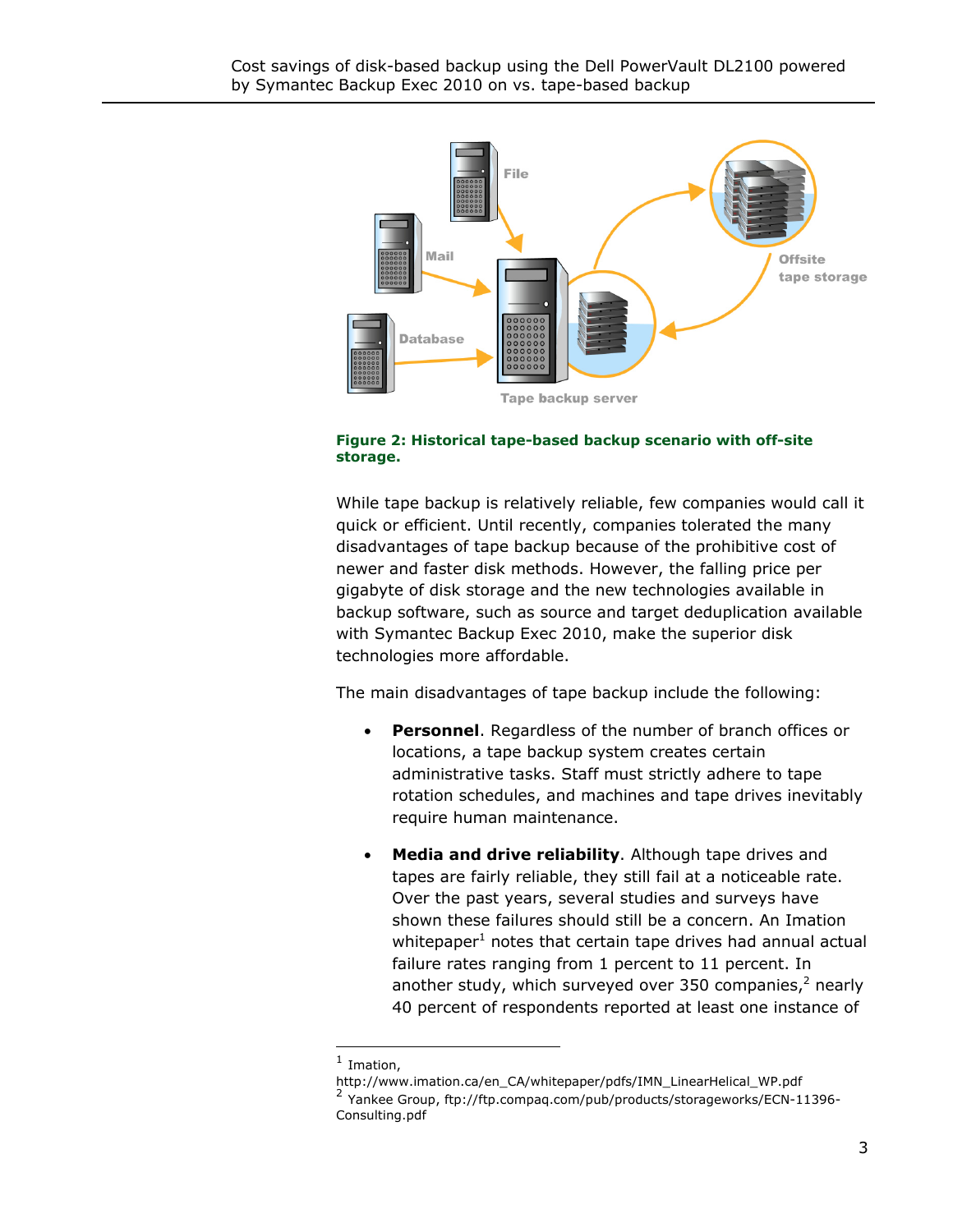unrecoverable data due to tape problems within the prior year.

- **Recovery time**. Depending on the location of the tape media—on or off site—the typical tape recovery can range from several hours to several days. For a small to mediumsized business, this downtime can be particularly damaging to daily operations.
- **Regulatory requirements**. Legislation such as Sarbanes-Oxley (SOX) and the Health Insurance Portability and Accountability Act (HIPAA) has placed a huge burden on IT departments when it comes to the handling of data. Such legislation has not only altered retention schedules and increased media requirements, but it also imposes regulations on what enterprises must do with the data and who can access it. Tape media travels offsite and is handled by multiple parties, creating more management headaches.

# Dell PowerVault DL2100 powered by Symantec Backup Exec 2010 vs. traditional tape backup: A simple cost comparison

As disk and related hardware costs have dramatically decreased in recent years, organizations have begun to see the benefit of newer disk-based backup options, such as the Dell PowerVault DL2100 powered by Symantec Backup Exec 2010, over more traditional tape backup methods. Tape backup methods have many time and financial costs. Tape backup hardware and software are expensive, and staff at each backup location must devote time to tape maintenance and rotation. Perhaps the biggest potential cost is downtime while waiting for data recovery.

For simplicity, we quantify here only the initial outlay cost of the new back up to tape or disk solution. We use the comparison below to show the immediate financial advantages of choosing the Dell PowerVault DL2100 powered by Symantec Backup Exec 2010 over a more traditional backup server with tape library and tape drive. Additionally, we do not include any employee-related costs for managing the remote tape related tasks.

In our example, we assume a small to medium-sized business considering the purchase of a backup solution. Their current backup data usage sits at 500 GB, with an estimate of 80 percent growth; this means they would need 1,620 GB of backup capacity after only 2 years. On a typical GFS rotation scheme, the business would at any given time have a maximum of 17 full copies of their data stored (1 yearly, 12 monthly, and 4 weekly), plus incremental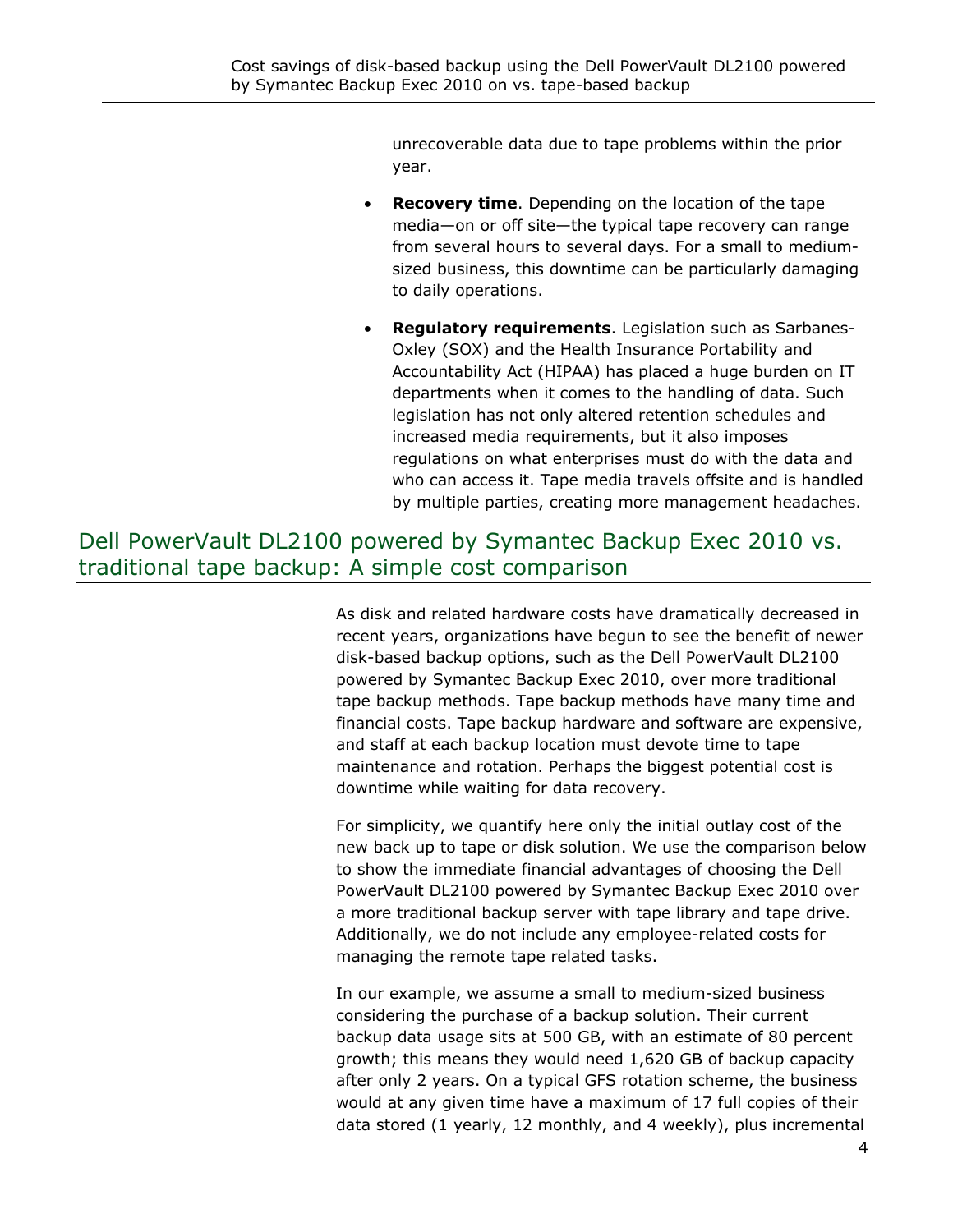daily and weekly tapes. To handle the initial storage needs and those of the projected growth over 2 years would require an upfront purchase of approximately 26 tapes.

Figure 3 shows the company's final tape vs. disk cost per gigabyte. See  $\Delta$ ppendix  $\Delta$  for details on our price comparison and the assumptions we make.



**Figure 3: Cost per GB of hardware and software of a PowerEdge R210 with Dell PowerVault TL2000 tape drive vs. two Dell PowerVault DL2100s powered by Symantec Backup Exec 2010.** 

The Dell PowerVault DL2100 powered by Symantec Backup Exec 2010 using data deduplication reduces the cost per GB by over 60 percent of the traditional tape backup scenario using a backup server and tape drive. The Dell PowerVault DL2100 requires no tape or offsite storage costs, and the source and media server deduplication feature expands available capacity by a factor of 15 to satisfy the growth needs of the business even at 2 years. Our comparison includes a second Dell PowerVault DL2100 to provide secure off-site disk-based storage for business continuity.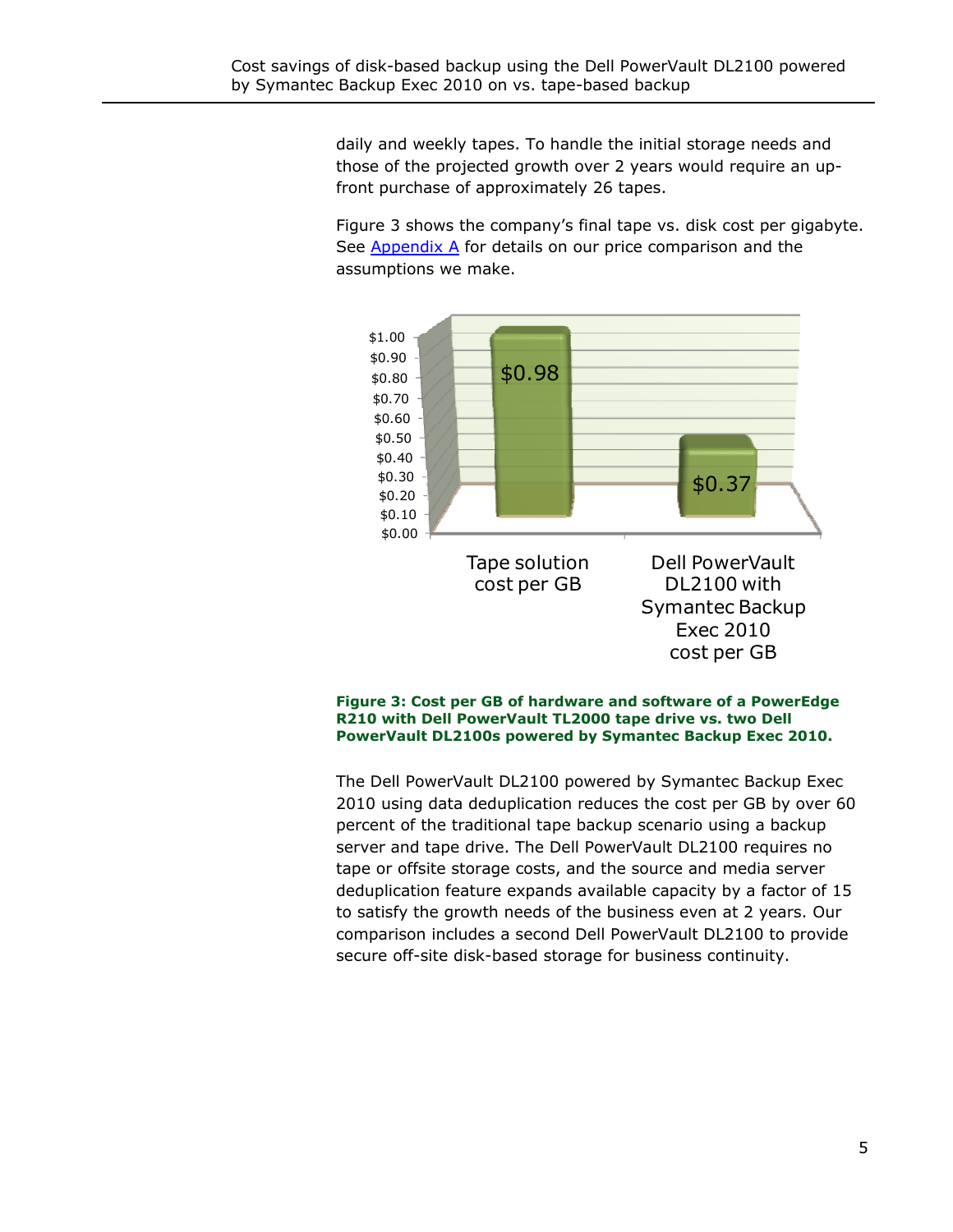# Overview: Dell PowerVault DL2100 powered by Symantec Backup Exec 2010

f

The Dell PowerVault DL2100 powered by Symantec Backup Exec 2010 offers new and exciting features in the backup arena. Slow tape backup and administrative-heavy rotation schedules are no longer an issue with the Dell and Symantec disk-based solution. The Dell PowerVault DL2100 powered by Symantec Backup Exec 2010 introduces source deduplication, which dramatically reduces LAN/WAN traffic from the backup source to final destination. In addition, target-based deduplication offloads the deduplication processing to the Dell PowerVault DL2100 to help reduce storage costs. Symantec Backup Exec 2010 also integrates directly with Dell EqualLogic™ Auto Snapshot Manager and includes features that assist in managing your virtual environment, on either the VMware® vSphere™ or Microsoft® Hyper-V™ platforms.

### **Elimination of tapes**

For many businesses, the Dell PowerVault DL2100 powered by Symantec Backup Exec 2010 eliminates the need for tape backup, thereby eliminating the inconvenience and costs associated with storing tapes off site. While tape remains a relatively low-cost storage medium, disk storage costs paired with deduplication features make disk backup storage a much more attractive option. Also, given the speed differential in tape vs. disk, recovery windows decrease when moving to the Dell PowerVault DL2100 powered by Symantec Backup Exec 2010; Dell found that a diskbased solution decreased restore times by 49 percent. $3$  The Dell PowerVault DL2100 includes disk configuration options for 1.5 TB, 3 TB, or 6 TB of raw backup storage. Given this capacity and the ability of Symantec Backup Exec 2010 to dedupe data up to a factor of 15 at the source, the Dell PowerVault DL2100 contains more than enough room for significant future growth in a small to medium-sized business scenario. Tape rotations, labeling, and offsite storage all become headaches of the past.

### **Source and target deduplication**

Symantec Backup Exec 2010 introduces a source deduplication feature, which deduplicates data before sending it to the backup server. This dramatically increases storage capacity on the media server and reduces bandwidth on your local area network (LAN) or, more importantly, your wide area network (WAN). Branch offices and remote locations are often connected by a relatively low-

<sup>3</sup> <sup>3</sup> http://www.dell.com/downloads/global/products/pvaul/en/storage-dl2100 symantec-specsheet.pdf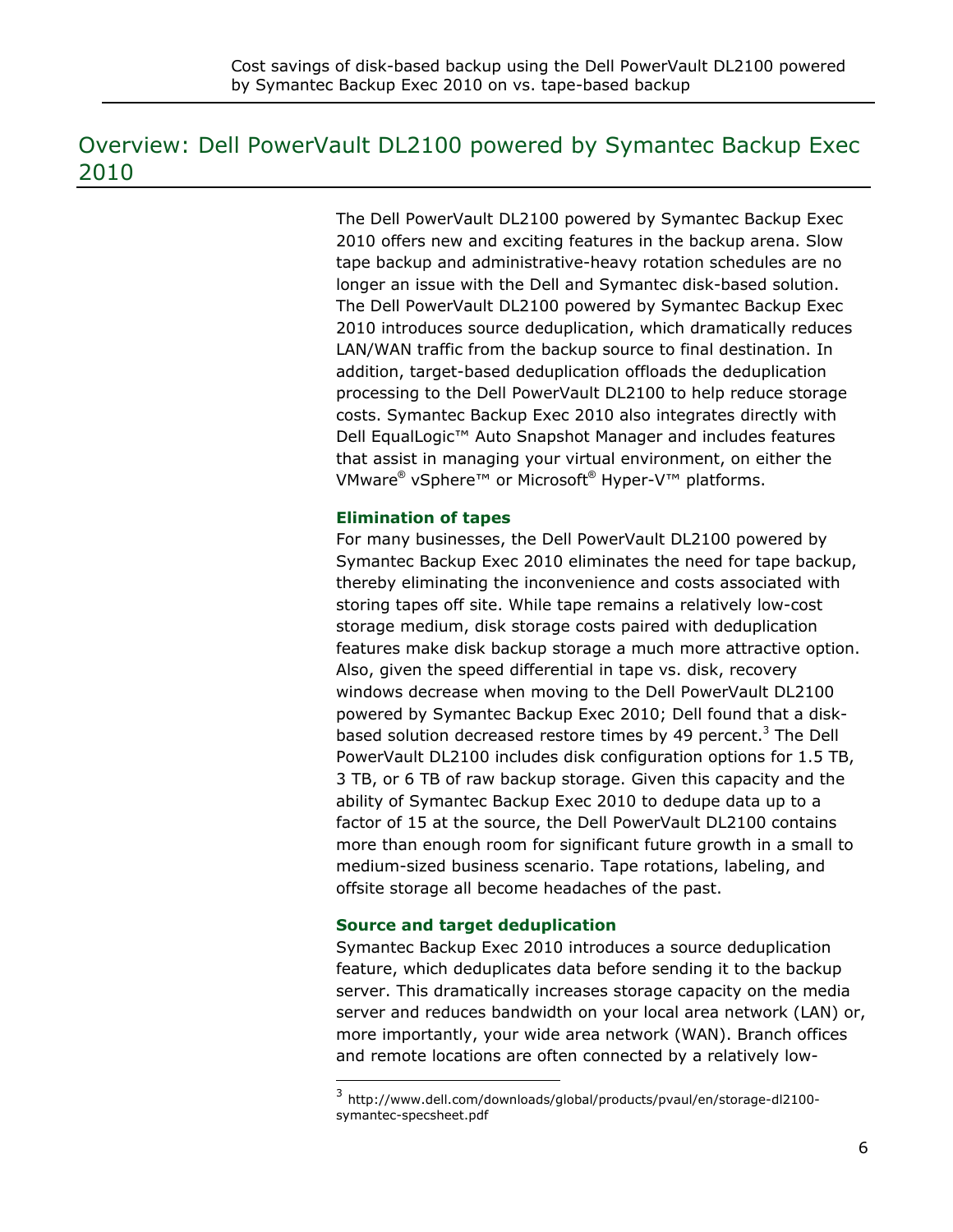bandwidth WAN; source deduplication capabilities save significant amounts of bandwidth and time, accomplishing some backups in minutes instead of hours. Figure 4 shows a typical scenario of the Dell PowerVault DL2100 powered by Symantec Backup Exec 2010, with deduplicated data flowing across the WAN.

Target deduplication, in which the Dell PowerVault DL2100 deduplicates the data, remains an option for businesses where WAN traffic is not a concern.



#### **Figure 4: Diagram of disk-based backup scenario using the Dell PowerVault DL2100 powered by Symantec Backup Exec 2010.**

### **Easy setup**

-

f

By integrating the hardware, software, and services into the Dell PowerVault DL2100, Dell and Symantec have simplified the deployment of this backup solution, reducing setup time by a factor of five.<sup>4</sup> The wizard-driven setup lets you get the Dell PowerVault DL2100 up and running in as little as 18 minutes.

### **Granular Recovery**

In addition to Granular Recovery for Microsoft<sup>®</sup> Exchange, SharePoint® and Active Directory® Servers, Symantec Backup Exec 2010 extends Granular Recovery to include the vSphere and Hyper-V virtual environments running virtualized instances of these Microsoft applications. Instead of the tedious recovery processes these more detailed applications have required in the past, you can execute recovery at a finer level from within the Symantec Backup Exec 2010 console.

<sup>4</sup> http://www.dell.com/downloads/global/products/pvaul/en/storage-dl2100 symantec-specsheet.pdf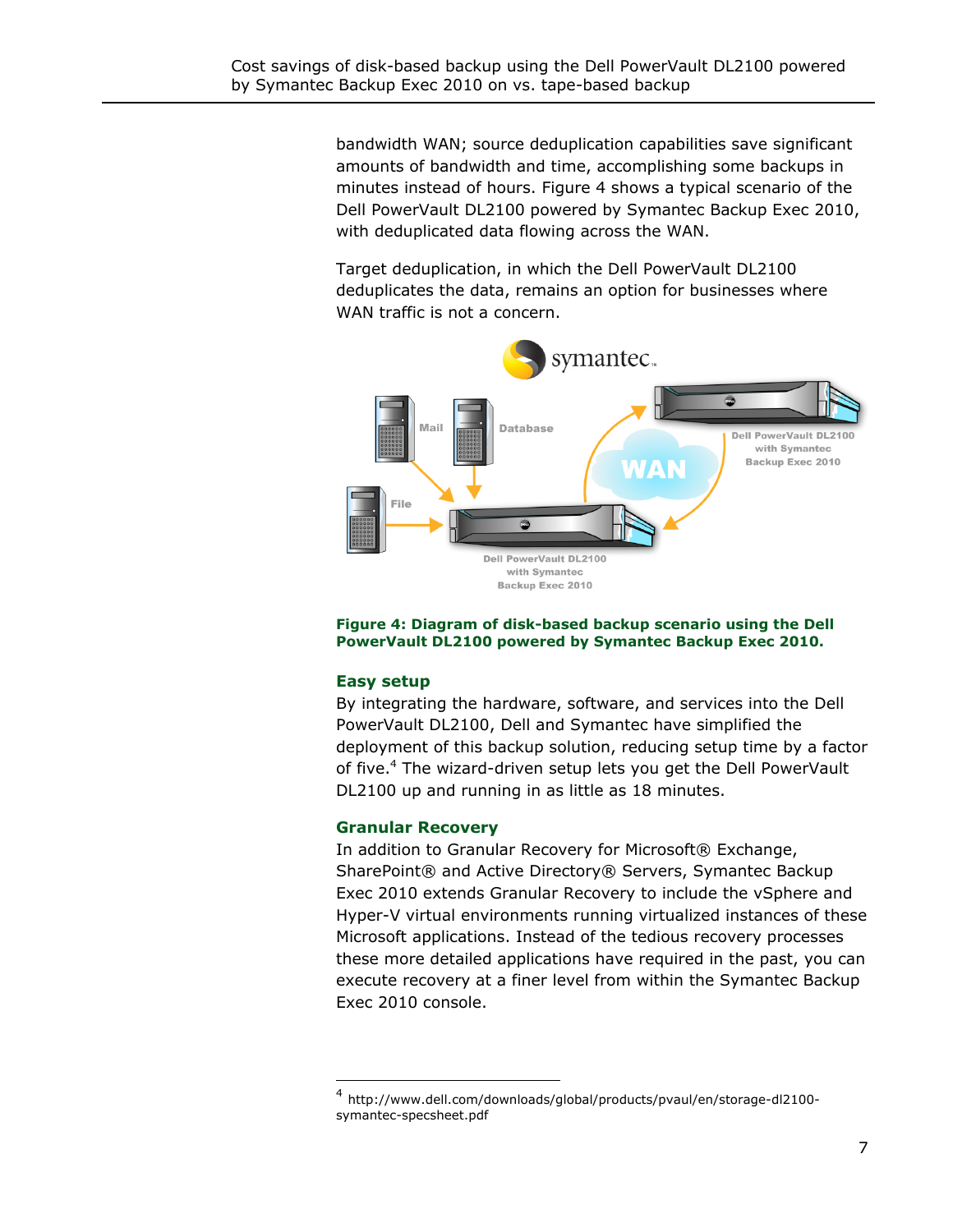# Summary

The efficiency advantages of the Dell PowerVault DL2100 powered by Symantec Backup Exec 2010 disk-based backup solution are many: no more tape rotations, no more tape media failures, faster recovery windows, less WAN traffic thanks to source deduplication and storage savings on the back end with target deduplication. However, as we have demonstrated, the immediate advantage is cost savings. With a price per gigabyte over 60 percent less than that of a tape-based solution, the Dell PowerVault DL2100 powered by Symantec Backup Exec 2010 is a logical choice for both the IT administrator and the CIO.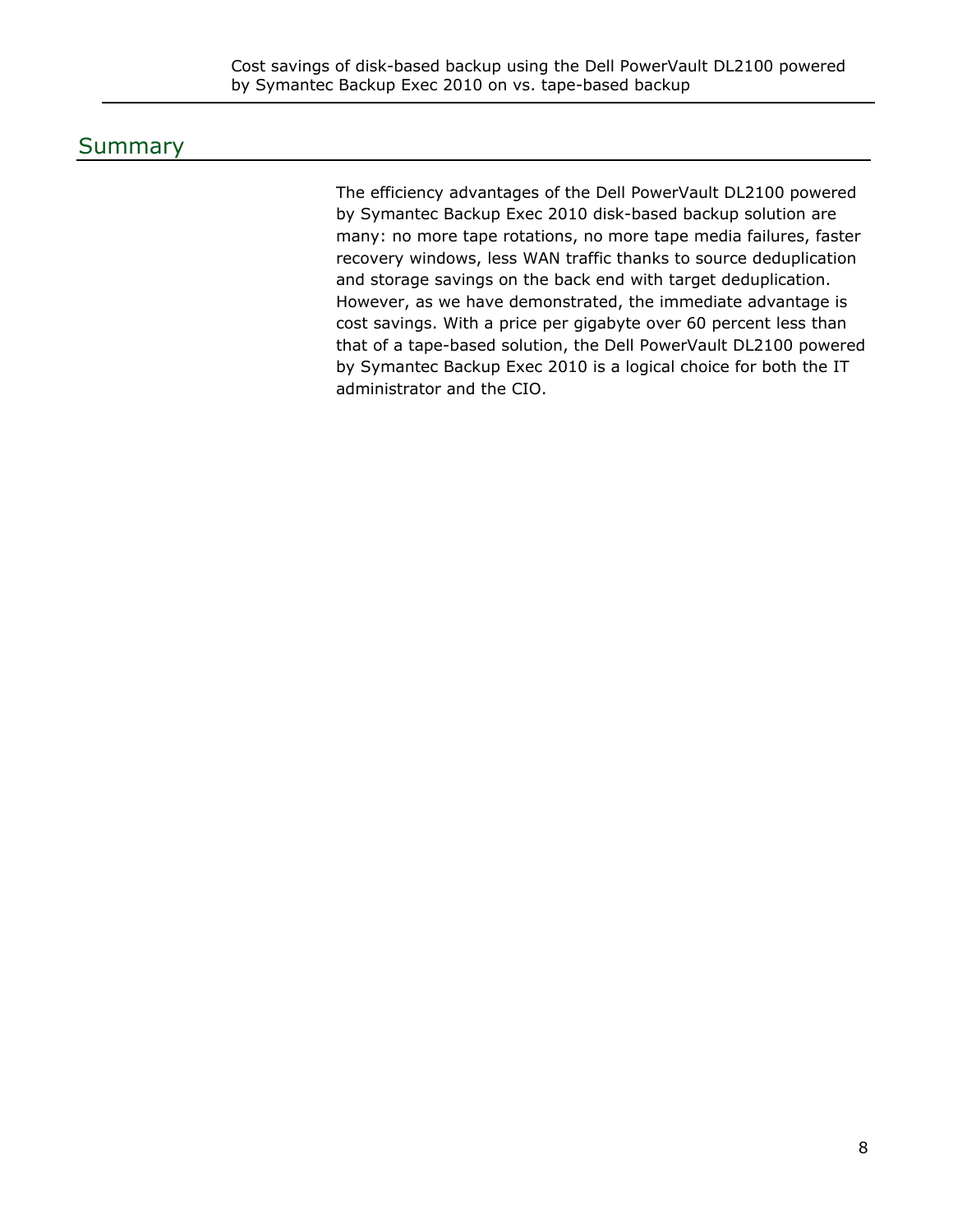# Appendix A – Cost comparison details

f

Figure 5 presents in more detail the storage needs summary for the small to medium-sized business scenario we used in our earlier example.

| <b>Description</b>                                | <b>Estimate</b> | <b>Notes</b>                                                                                                            |
|---------------------------------------------------|-----------------|-------------------------------------------------------------------------------------------------------------------------|
| Backup storage<br>required today                  | 500 GB          |                                                                                                                         |
| Growth rate over 2-<br>year period                | 80%             |                                                                                                                         |
| Storage needs at 2<br>years                       | 1,620 GB        | 2 * [(Backup storage today *<br>80%) + Backup storage<br>today]                                                         |
| Maximum number of<br>full backup copies<br>stored | 17              | 1 yearly; 12 monthly; 4<br>weekly                                                                                       |
| Daily change in data                              | 3%              |                                                                                                                         |
| Compression                                       | 25%             |                                                                                                                         |
| Tape size                                         | 800 GB          | Based on LTO4-120 tape<br>media                                                                                         |
| Total backup media<br>required at 2 years         | 20,801 GB       | [(Copies stored*Total<br>storage) $+4$ daily<br>incrementals (Daily delta *<br>total storage)] $*$ (1 –<br>compression) |
| Number of tapes<br>required                       | 26              | (Total backup media in GB)/<br>Tape size                                                                                |

#### **Figure 5: Typical storage needs for the small to medium-sized business scenario we use in our example.**

Figures 6 and 7 present the cost comparison details for both the tape-based and disk-based scenarios, with the disk-based scenario using the Dell PowerVault DL2100 powered by Symantec Backup Exec 2010 offering a per GB savings of 62 percent (\$0.98 for the tape-based scenario and \$0.37 for the disk–based scenario).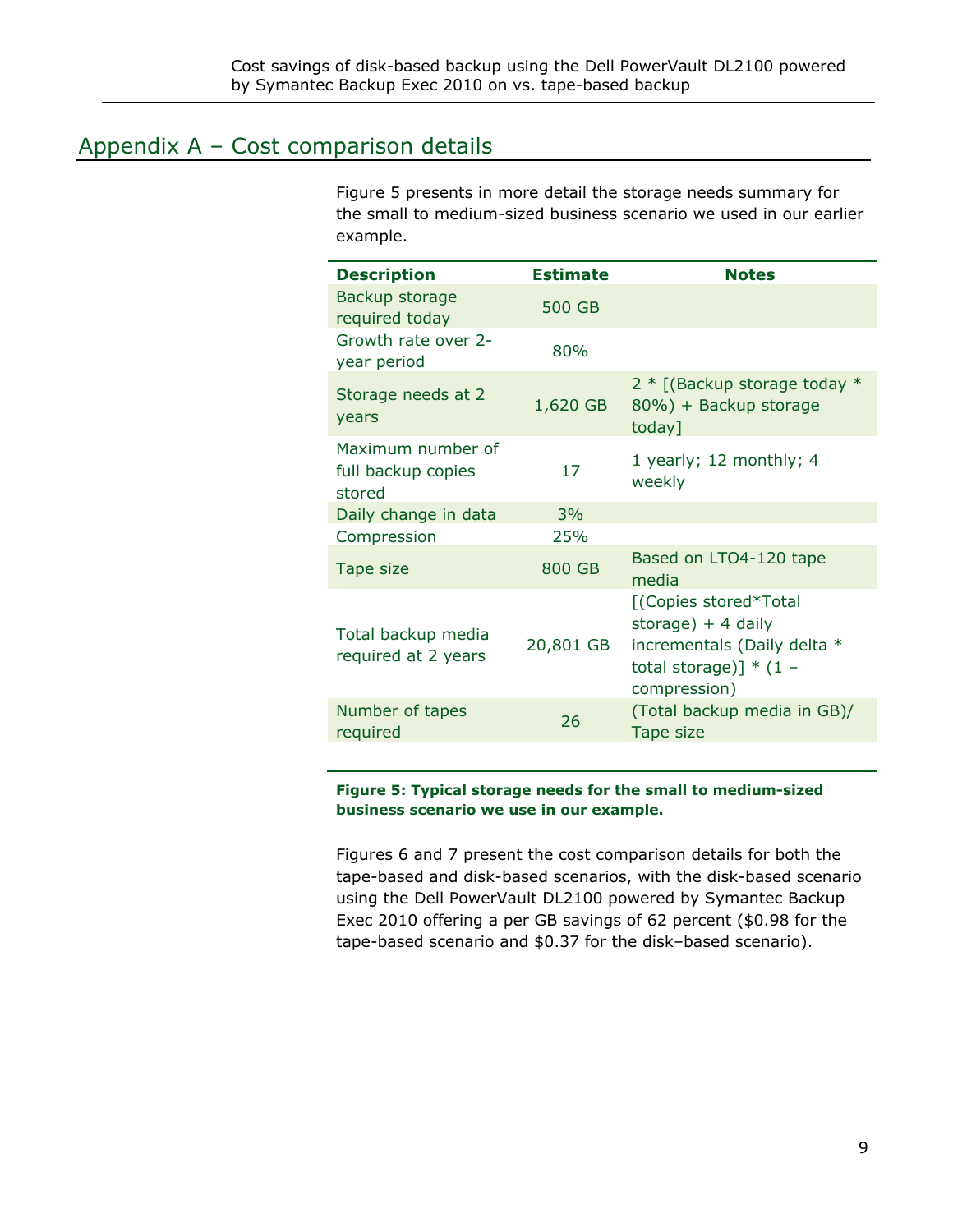| <b>Tape-based scenario</b>          |                 |                                                  |  |  |
|-------------------------------------|-----------------|--------------------------------------------------|--|--|
| <b>Description</b>                  | <b>Estimate</b> | <b>Notes</b>                                     |  |  |
| Backup server cost                  | \$3,265         | Priced from Dell.com                             |  |  |
| Backup software<br>cost             | \$1,000         | Estimate from Dell.com                           |  |  |
| Backup tape drive<br>cost           | \$10,438        | Priced from Dell.com                             |  |  |
| Tape cost                           | \$2,004         | Priced from Dell.com, 26<br>tapes and label sets |  |  |
| 24 months off-site<br>storage costs | \$3,600         | Estimate                                         |  |  |
| <b>Total storage</b>                | 20,800 GB       | 26 tapes * 800 GB                                |  |  |
| <b>Cost per GB</b>                  | \$0.98          | Total costs / Total storage                      |  |  |

**Figure 6: Cost details for a tape-based scenario.** 

| <b>Disk-based scenario: Dell PowerVault DL2100</b><br>powered by Symantec Backup Exec 2010 |                 |                                                                                           |  |  |
|--------------------------------------------------------------------------------------------|-----------------|-------------------------------------------------------------------------------------------|--|--|
| <b>Description</b>                                                                         | <b>Estimate</b> | <b>Notes</b>                                                                              |  |  |
| 2 x Dell PowerVault<br>DL2100 powered by<br>Symantec Backup<br>Exec 2010                   | \$17,200        | Priced from Dell                                                                          |  |  |
| Available storage on<br>local media server                                                 | 3,072 GB        | Based on 4 x 1TB disks in<br>RAID 5 configuration                                         |  |  |
| Deduplication ratio                                                                        | 15:1            | Estimate source: Symantec.<br>Actual number may vary<br>based on data<br>characteristics. |  |  |
| Total backup<br>capacity after<br>deduplication                                            | 46,080 GB       | Available storage *<br>Deduplication ratio                                                |  |  |
| Cost per GB                                                                                | \$0.37          | Total costs / Total backup<br>capacity                                                    |  |  |

**Figure 7: Cost details for a disk-based scenario using the Dell PowerVault DL2100 powered by Symantec Backup Exec 2010.**